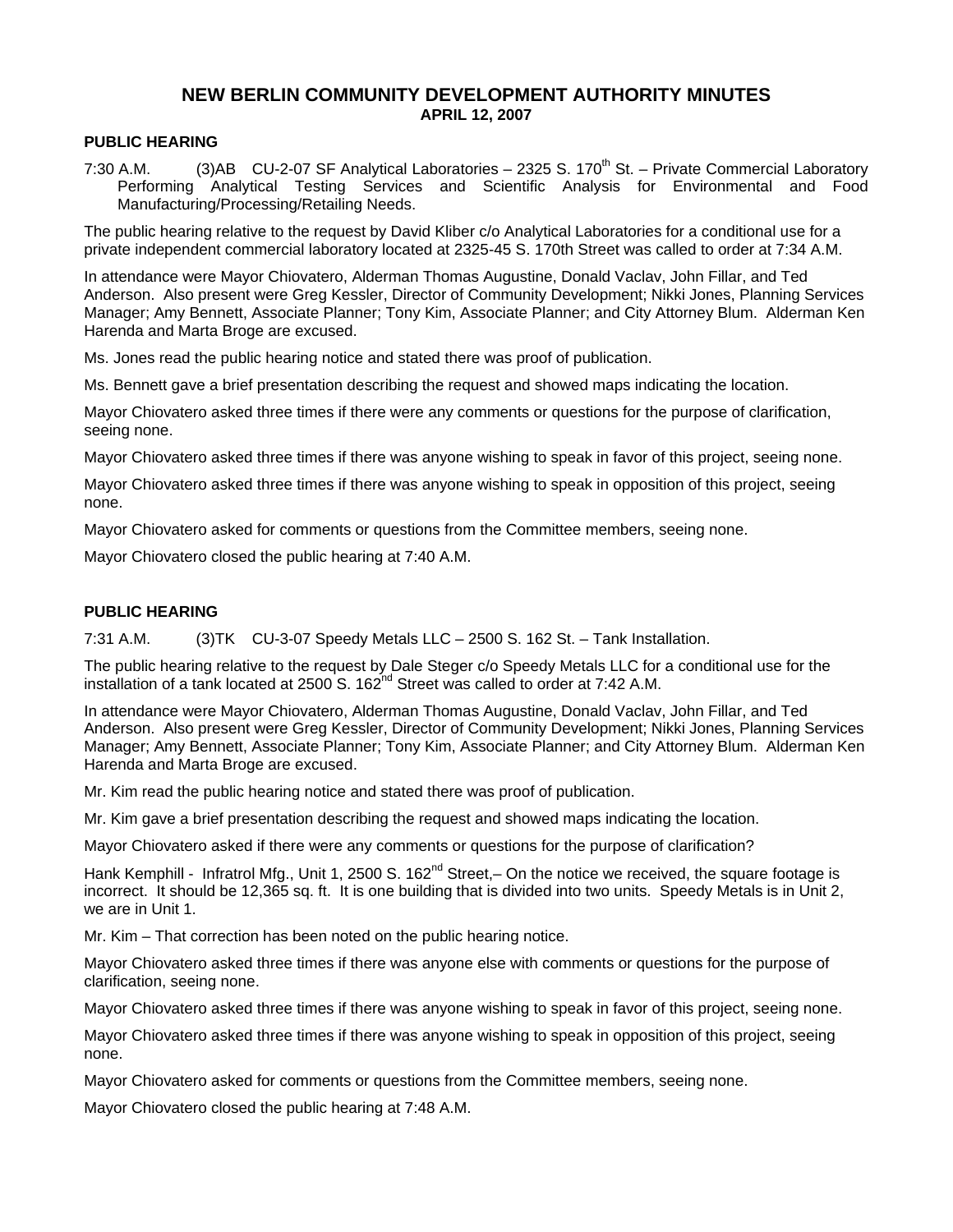# **NEW BERLIN COMMUNITY DEVELOPMENT AUTHORITY MINUTES APRIL 12, 2007**

The Community Development Authority Meeting was called to order by Mayor Chiovatero at 7:50 A.M.

In attendance were Mayor Chiovatero, Alderman Thomas Augustine, Donald Vaclav, John Fillar, and Ted Anderson. Also present were Greg Kessler, Director of Community Development; Nikki Jones, Planning Services Manager; Amy Bennett, Associate Planner; Tony Kim, Associate Planner; and City Attorney Blum. Alderman Ken Harenda and Marta Broge are excused.

Motion by Mr. Vaclav to approve the CDA minutes of March 1, 2007. Seconded by Mr. Fillar. Motion passes with Mr. Anderson voting present.

## **COMMUNITY DEVELOPMENT AUTHORITY SECRETARY'S REPORT**

None

### **NEW BUSINESS**

1. (3)AB CU-2-07 SF Analytical Laboratories – 2325 S.  $170<sup>th</sup>$  St. – Private Commercial Laboratory Performing Analytical Testing Services and Scientific Analysis for Environmental and Food Manufacturing/Processing/Retailing Needs.

Motion by Mr. Vaclav to approve the Conditional Use Permit to occupy a building in the New Berlin Industrial Park for use as a laboratory subject to the application, plans on file and the following conditions:

- 1) Plan of Operation:
	- a) Hours of operation: Monday Friday 8am to 5:30pm.
	- b) Employee and customer parking shall be contained on site.
	- c) All signage both temporary and permanent shall require an application to be filed prior to installation.
	- d) There shall be no outdoor storage of equipment or materials related to the business.
	- e) Dumpsters shall be properly screened from the street and public view in accordance with Article VIII Section 275-56 of the New Berlin Zoning Ordinance.
- 2) Building Inspections:
	- a) Building alteration plans shall be signed and stamped by a licensed architect or professional engineer per Wisconsin Enrolled Commercial Building Code. (Comm 61.31 Plans)
	- b) Building alteration plans shall be approved by the State of Wisconsin Department of Commerce Safety and Buildings Division per Wisconsin Enrolled Commercial Building Code. (Comm 61.70 Certified municipalities and counties.)
	- c) Apply and obtain appropriate building, plumbing and electrical permits.
- 3) Streets and Utilities:
	- a) If the existing sanitary lateral is to be used, the applicant shall test or replace the lateral.
	- b) The water meter shall remain accessible and the wire to the outside shall be protected.
- 4) Utility Engineer:
	- a) Plan Sheet 1 of 1 indicates that there are two water laterals connecting to the site. This is understandable since the building is currently a multi-tenant building. The Plan Sheet does not show where the southern lateral is connected to a water main. The City as-built drawings indicate that the water main is continuous on 170th Street.
	- b) The second lateral shall be abandoned if not required for redundancy in fire protection.

Seconded by Alderman Augustine. Motion carried unanimously.

2. (3)TK CU-3-07 Speedy Metals LLC – 2500 S. 162 St. – Tank Installation.

Motion by Mr. Vaclav to approve the Conditional Use Permit for the after-the-fact installation of an aboveground oxygen storage tank located at 2500 S. 162nd Street, Unit #2, subject to the application, plans on file and the following conditions:

- 1) Site Plan:
	- a) The tank is a 1500 gallon vertically situated oxygen tank.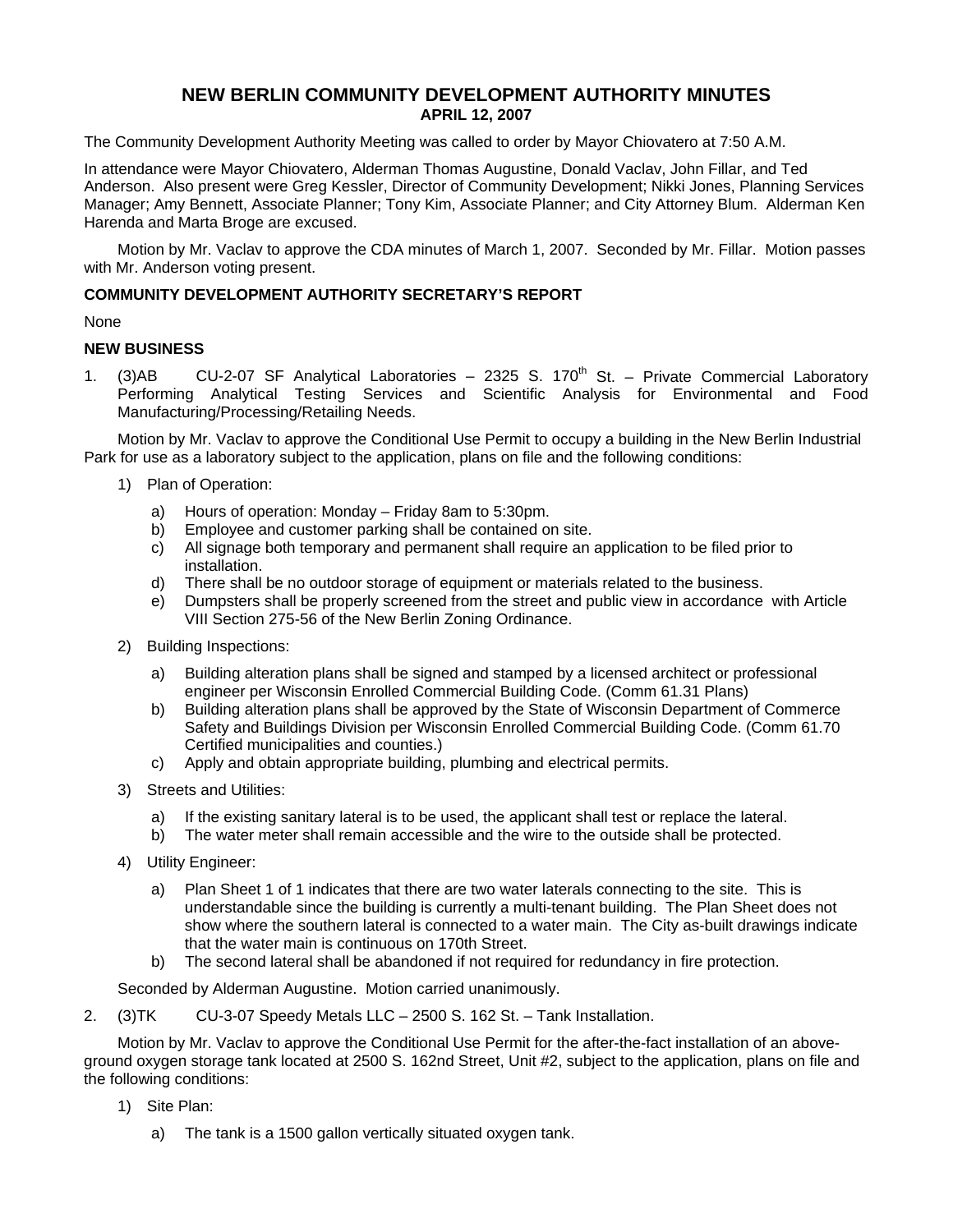- b) Above-ground fuel tanks shall also be reviewed under separate permit though the City of New Berlin Fire Department.
- 2) Building Inspections:
	- a) If the tanks and heat exchangers are required to have concrete foundations, the installation of those foundations shall require a building permit.
	- b) Foundation plans and tank installation plans shall be signed and stamped by a licensed architect or professional engineer per Wisconsin Enrolled Commercial Building Code. (Comm 61.31 Plans)
	- c) Foundations for tanks are required to have a building permit and the corresponding inspections.
	- d) Protective measures shall be installed around the tank to prevent vehicle damage.
	- e) Apply and obtain appropriate building, plumbing and electrical permits.
- 3) The property owner shall repair the fence around the tank and remove the barb wire no later than Wednesday May 2, 2007.
- 4) The property owner shall put in bollards or other safety measures around the enclosure of the tank to ensure that trucks or other vehicles do not hit the tank. Please submit this on a site prior to installation no later than Wednesday May 2, 2007.

Seconded by Mr. Fillar. Motion carried unanimously.

3. (7)TK U-9-07 Verizon Wireless – 15725 W. Ryerson Rd. – New Fence to Secure Facility Parking Lots and Access.

Motion by Mr. Anderson to approve the request to install security gates and fencing at different locations around the perimeter of their properties as identified by the site plan for security reasons along with a waiver request to be allowed to place a portion of fence within a utility easement for the properties located at 15725 and 15765 West Ryerson Avenue subject to the application, plans on file and the following conditions:

Waiver #1: Section 275-42.G.(3)a[6] states that fences shall be located outside of easement areas unless Community Development Authority approval is granted to place a fence in or on the easement. There is a utility easement that runs along the western lot line. The applicant is proposing to install a small section of fencing that runs into the easement. The applicant is aware that if the waiver is granted and the City needs to access that easement, or remove the fencing to complete work, that it will not be at the expense of the City.

- 1) Because this is an area where trucks are making wide turns, the applicant shall either eliminate the medians or widen the drive so that the incoming lane is 20', median about 3' wide, and outgoing lanes are 17' wide. The median shall also be placed outside of the right-of-way of Ryerson Road.
- 2) The applicant shall submit a hold harmless agreement prior to issuance of a zoning permit.
- 3) If the drive aisles need to be widened, then additional landscaping may need to be installed along the gates and chain link fence in the front. Staff shall make that determination based on the locations of the gate posts and the appearance of the chain link fencing.
- 4) If the CDA grants the waiver #1 for a portion of fence to be allowed within the utility easement, the applicant shall be required to submit documentation holding the City harmless if they need to access the easement area or if the fence needs to be removed.
- 5) Fire Department
	- a) Additional key boxes will be required at each gate for Fire Department access, or a gate code shall be provided. Applicant shall coordinate with the Fire Department to work out the final details.
- 6) All parts of the gate and fence shall be located on the property and shall meet all setback requirements as outlined in Section 275-42.G.(3) of the New Berlin Zoning Code.
- 7) If the applicant removes any landscaping from the property due to the fencing, they will be required to follow Section 275-54 of the New Berlin Zoning Code.

Seconded by Mr. Fillar. Motion carried unanimously.

4. ( ) PG-951 – Progress Update of Capital Improvement Projects in the New Berlin Industrial Park Area. – JP Walker, City Engineer.

JP Walker gave a presentation on the progress to date in 2007 of the Capital Improvement Projects in the New Berlin Industrial Park. Redesign work has been started on roadway projects for Ryerson Road, Glendale Drive, and Lincoln Avenue. Mr. Walker named the consultants chosen and explained the project schedule for each of the three road redesign projects. Road style and bio-retention swales were discussed.